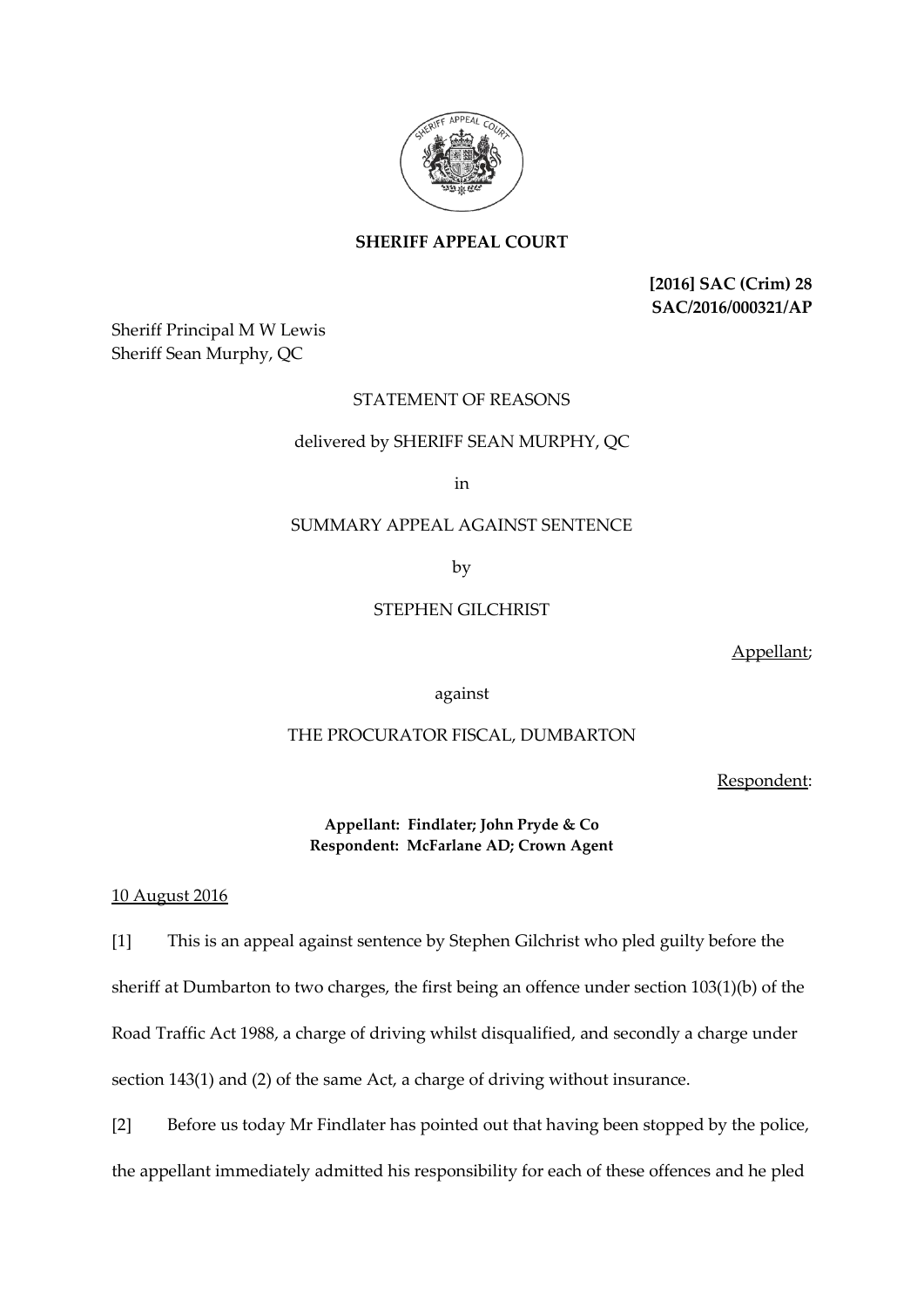guilty before the sheriff at the first opportunity to do so. No challenge is taken to the disqualification from driving imposed by the sheriff for a period of 10 years, however issue is taken with the sheriff's decision to impose a custodial sentence in relation to the first charge of some 11 months discounted from 12 months. Mr Findlater has not challenged the headline period but has identified the discount applied by the sheriff which equiparates to one of 8.33%. He submitted that the sheriff mistakenly considered the case of *Coyle* 2007 SCCR 479 and made no reference to the decision of the High Court in the case of *Gemmell* 2012 SCCR 176 which considered matters relating to discount much more fully. He has made reference to the opinion of the court in *Gemmell* delivered by the Lord Justice Clerk and in particular at paragraph 48 thereof where his Lordship, on behalf of the court, makes a series of comments in relation to the question of discount. In particular his Lordship comments that "the strength of the current Crown case, need not necessarily restrict the discount applied by the court".

[3] The essential underlying factor in determining discount is the utilitarian value of the plea. The Lord Justice Clerk at paragraph 46, shortly before the section quoted to us of the judgment in *Gemmell* which was quoted to us by Mr Findlater makes reference to cases on summary complaint which share certain similarities with the present matter. His Lordship says this:

"In many cases particularly those prosecuted on complaint, the witnesses will be police officers. In other cases much of the evidence may come from experts. An early plea may have some utilitarian value for such witnesses in the sense that they can get on with other useful work but it can scarcely be said that they are spared an ordeal. In my opinion an early plea in such cases can attract at most a token discount."

[4] It appears to us that that situation in terms of the utilitarian value of the plea is very much on all fours with the situation on the present case. The discount applied by the sheriff in the present circumstances amounts to a discount of the order Lord Gill is referring to in

2